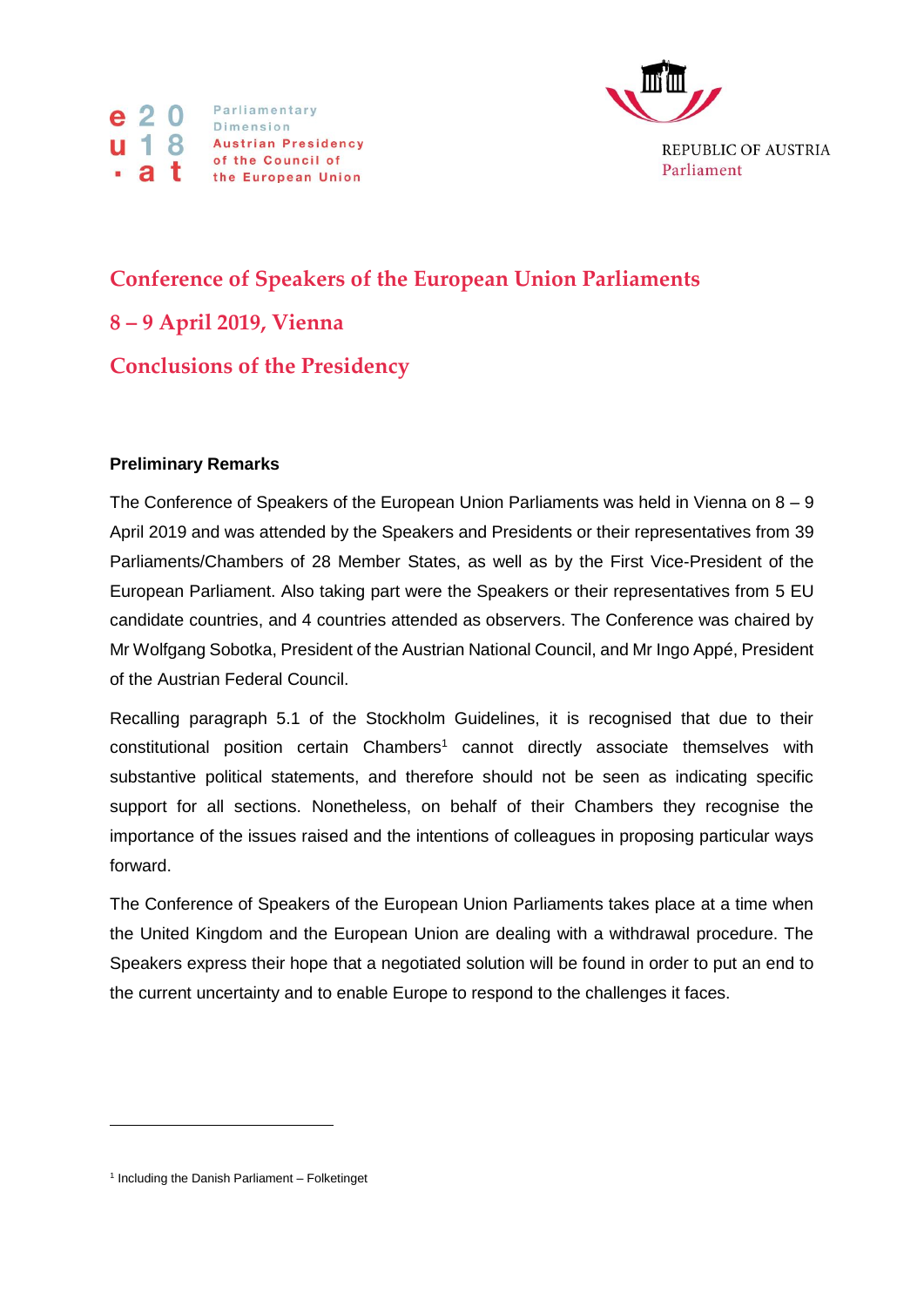The Conference was divided into two sessions:

I. The European Union and its neighbours

II. The European Union ahead of the 2019 European elections – further development of cooperation between national Parliaments and European institutions

## **The European Union and its neighbours**

1. The Speakers recognize the need to keep the questions of enlargement and the relations with neighbouring countries on the agenda and to maintain a credible European perspective for the Western Balkans, despite internal challenges within the European Union. They agree that stability in the Western Balkans is essential for stability on the entire continent. Considering the growing influence of external actors in the region, it is of utmost importance that the European Union keeps promoting its values and protecting its interests in the Western Balkans, as this is an investment in peace, democracy and security. Popular support in the Western Balkans for a pro-European course is best maintained by visible progress in the accession process. Taking these factors into account, the Speakers reaffirm the European perspective of the countries of the Western Balkans and the commitment to the enlargement of the European Union. The Speakers reaffirm that the enlargement process must be based on strict compliance with the membership criteria. While recognizing the progress that has already been made by the countries in the Western Balkans in recent years, the Speakers urge them to continue their reforms. At the same time, the Speakers call upon the countries of the region to overcome still existing conflicts, increase regional cooperation and establish good neighbourly relations.

2. The Speakers underscore the need for the European Union, in its relations with neighbouring countries to its east and south, to pursue without hesitation its values and principles such as the promotion of democracy and the rule of law, the protection of fundamental rights and human dignity, including of refugees in transit through these neighbouring countries.

3. The Speakers warmly welcome the entry into force of the Prespa agreement between the Hellenic Republic and the Republic of North Macedonia putting an end to a 27-year dispute in South Eastern Europe. The Speakers consider this agreement as well as the Treaty on Friendship, Good Neighbourliness and Cooperation between the Republic of Bulgaria and the Republic of North Macedonia to be strong examples for others in the region to strengthen good neighbourly relations.

4. The Speakers reaffirm the importance of the EU's relations with Turkey, a candidate country and a key partner. In this context the Speakers maintain that the EU and Turkey should remain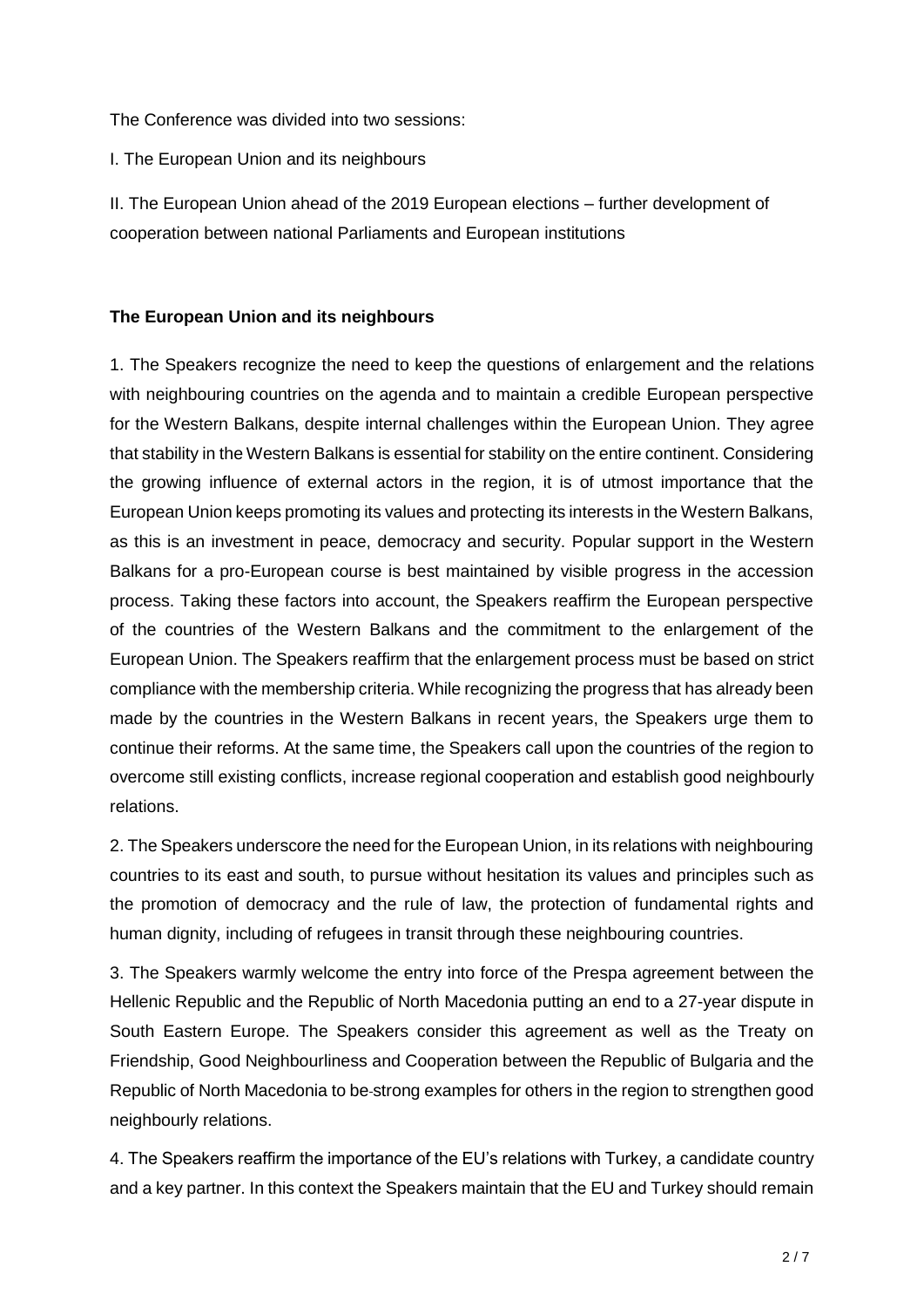committed to pursuing an open and frank dialogue, to addressing common challenges and to cooperating in essential areas of joint interest such as migration, counterterrorism, energy, transport, economy and trade. The Speakers expect Turkey to unequivocally commit to good neighbourly relations and international agreements.

5. The Speakers support the concept of macroregional strategies as they provide an effective framework for strengthened cooperation between Member States, Candidate Countries and Third Countries. The EU Strategies for the Danube Region, for the Adriatic and Ionian Region, for the Alpine Region and for the Baltic Sea Region cover Member States, Candidate Countries and Third Countries and serve as a good example for increased cooperation that contribute to the promotion of economic, social and territorial cohesion in the region. The European Union Parliaments express their openness to support commonly agreed initiatives of Member States facing the same challenges in a defined geographic area aimed at setting up new macroregional strategies.

6. Saluting the  $10<sup>th</sup>$  Anniversary of the Eastern Partnership, the Speakers acknowledge its impressive achievements to date and welcome the strategic reflection on further objectives of the Eastern Partnership for the next decade. They underline the importance of the Eastern Dimension of the EU Neighbourhood Policy and endorse cooperation between the European Union and the six Eastern European states participating in the Eastern Partnership, as this policy contributes to increasing the stability and resilience of the European Union's neighbours and their approximation with European values, standards, and legal norms. Stronger economies, stronger governance and stronger societies, including a vibrant civil society, are mutually beneficial for all states in the region and the European Union itself.

7. The Speakers express their support for efforts aimed at a sustainable and peaceful settlement of the conflicts in the Eastern neighbourhood. They reaffirm their support for the sovereignty and territorial integrity of all Eastern European States. In particular, the Speakers express their support for all efforts aimed at a sustainable and peaceful settlement of the conflict between Ukraine and Russia. While reaffirming the strong condemnation of the violation of Ukrainian sovereignty and territorial integrity and the EU policy of non-recognition of the illegal annexation of Crimea, the Speakers agree on the need for complete implementation of the Minsk agreements by all sides.

8. The Speakers consider the Southern Neighbourhood Policy an essential instrument to contribute to peace, stability and security in Northern Africa and the Middle East. Partner states in the Southern Neighbourhood and EU Member States face numerous common challenges, notably migration flows, climate change, sustainable development, and the fight against terrorism and international crime, that can only be overcome by an intensive regional cooperation. The Speakers therefore welcome the first ever European Union – League of Arab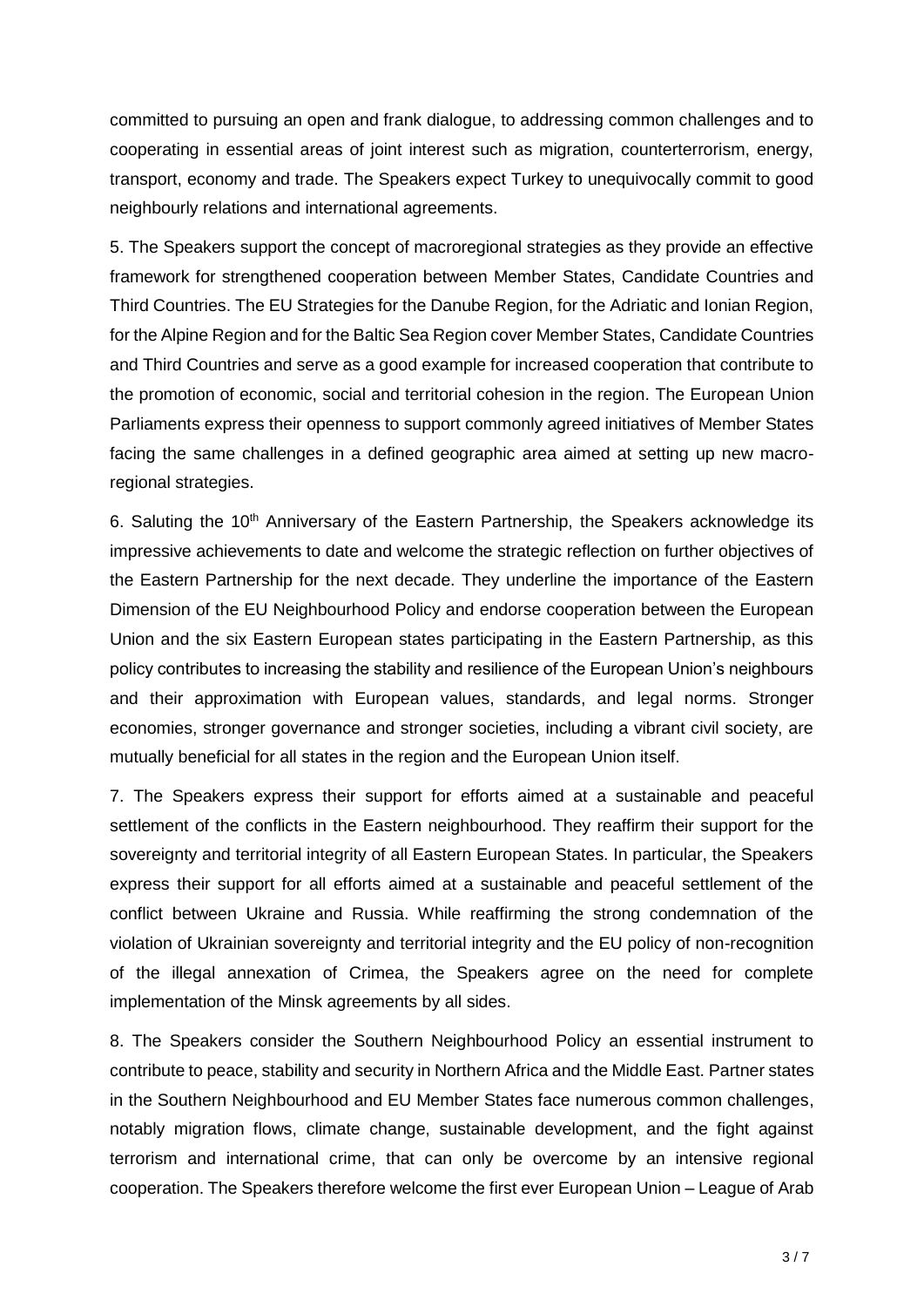States Summit that took place on 24 – 25 February in Sharm El-Sheikh and consider this meeting a further step towards closer collaboration in the region around the Mediterranean area. In this context, the Speakers consider it essential to pursue and expand cooperation with the Parliaments of neighbouring countries.

## **The European Union ahead of the 2019 European elections – further development of cooperation between national Parliaments and European institutions**

9. The Speakers reiterate that the European Union is founded on the values of respect for human dignity, freedom, democracy, equality, the rule of law and respect for human rights, including the rights of persons belonging to minorities. It is one of the key tasks of the European Parliament and the national Parliaments to cooperate among themselves and with all stakeholders at both European Union and Member State level, including civil society, in order to effectively preserve and promote these values. The promotion of these fundamental values of the European Union will enable the Union to address the various challenges it currently faces. The Speakers recall that the Union's aim is to promote peace, its values and the wellbeing of its peoples. The European Union shall respect its rich cultural and linguistic diversity, and shall ensure that Europe's cultural heritage is safeguarded and enhanced.

10. The Speakers are aware that the Parliaments play a key role in enabling people with disabilities to participate in society, and especially in political life. The principles of accessibility for all persons and of promoting an inclusive society should be considered in all parliamentary decisions.

11. The Speakers support the EU Institutions' efforts to combat all forms of antisemitism, racism, xenophobia and intolerance. They express their concern about the rise of antisemitism across the European Union and welcome the adoption on 6 December 2018 of the Council Declaration on the fight against antisemitism.

12. The Speakers encourage all state and non-state actors to intensify their support for religious, interreligious and intrareligious dialogue on fundamental rights and shared European values, aiming at increasing mutual respect and tolerance for different religious traditions and eliminating prejudices.

13. The Speakers stress that the European Parliament is an absolutely essential component of the European Union's democratic life, securing, together with the national Parliaments, the legitimacy of the Union's actions and serving as a strong voice for the citizens of Europe. The Speakers call on the citizens of Europe to actively participate in shaping Europe's future through exercising their right to vote in the upcoming European elections on 23 – 26 May 2019, as the future success of the Union relies on the support of its citizens.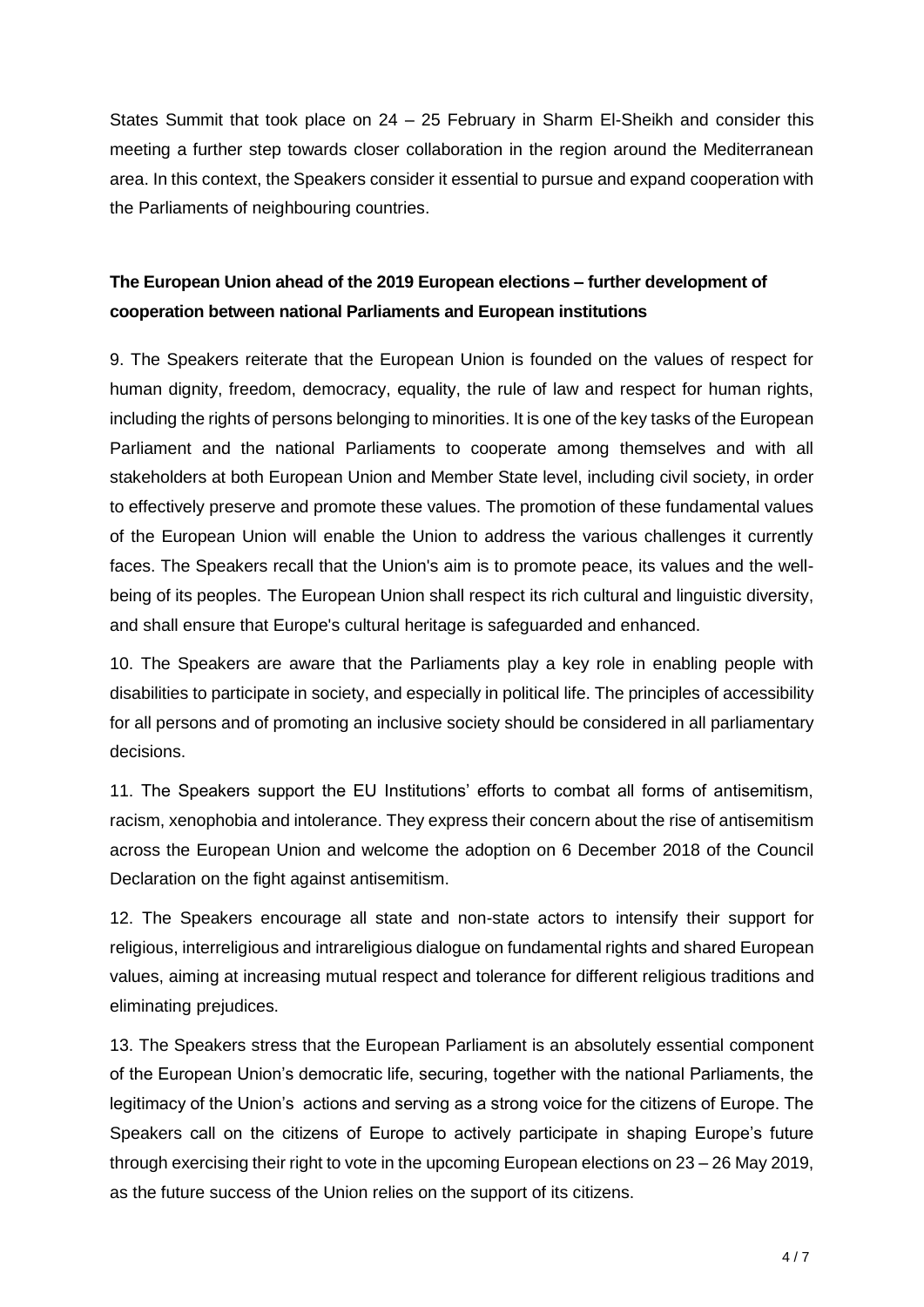14. Having in mind the utmost importance of free and fair elections, the Speakers consider it crucial to strengthen democratic resilience and political empowerment of the citizens of in Europe. Effective measures to fight hate speech, disinformation campaigns, the misuse of personal data and threats to cybersecurity must be implemented consequently, in full respect of fundamental rights. Recalling the Presidency Conclusions of the Conference of Speakers of the European Union Parliaments held in Bratislava on 23 – 24 April 2017, the Speakers reaffirm that the rise of anti-European extremist tendencies across Europe needs to be addressed, inter alia, through better communication of the positive results of European policy-making and effective functioning of European institutions in accordance with the Treaties.

15. The Speakers highlight the essential role of national Parliaments in the functioning of the European Union and call on them to engage and to contribute actively in shaping EU policies and legislation by making full and effective use of existing mechanisms, such as policy-setting and oversight by Parliaments vis-à-vis their respective governments, subsidiarity checks, political dialogue with EU bodies and interparliamentary cooperation. The Speakers encourage all EU citizens to exercise their democratic rights proactively and at every level.

16. The Speakers of national Parliaments underline that subsidiarity and proportionality are key principles to make the European Union stronger, more efficient and more united. Only a Union that focuses on doing what delivers clear benefits over measures taken at national, regional or local levels can further improve its positive perception among the citizens of Europe. Measures taken by the Union should not, in substance and formally, go beyond what is necessary for the full and effective achievement of all the objectives of the Treaties. It is key that the Commission explain in detail the chosen instruments in relation to the intended objectives and justify its proposals as regards subsidiarity and proportionality. Furthermore, directives should be used according to their intended purpose by giving appropriate flexibility to the Member States as regards the means to achieve the objective of legislation.

17. The Speakers of national Parliaments emphasise that an effective implementation of the principles of subsidiarity and proportionality is absolutely necessary. The Speakers of national Parliaments welcome the proposals presented by the Task Force on Subsidiarity, Proportionality and "Doing Less More Efficiently" and invite all stakeholders to take concrete steps to further strengthen the principles of subsidiarity and proportionality, building on the achievements of the Subsidiarity Conference held in Bregenz, Austria, on 15 – 16 November 2018. In particular, the Speakers of national Parliaments stress that an active participation of national Parliaments in subsidiarity monitoring, by following their own internal procedures, is of vital importance, inter alia, for bringing the European Union closer to its citizens.

18. The Speakers call on the incoming Finnish Presidency of the Conference of Speakers of the European Union Parliaments to organise a working group to put forward a proposal for an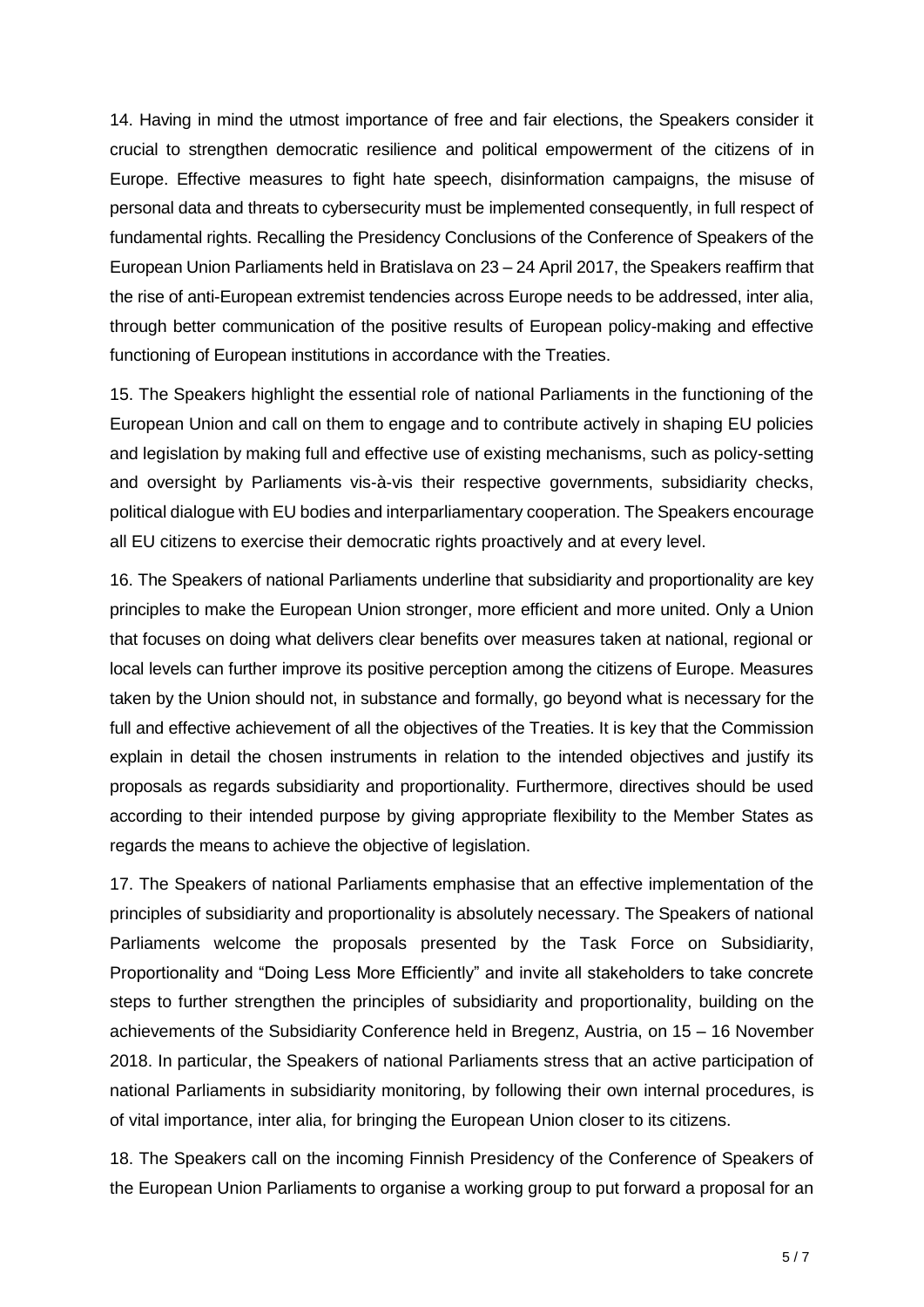update to the 2008 Guidelines for Interparliamentary Cooperation in the European Union. The Speakers agree that the working group should be open to all EU Parliaments and should define its own working methods. The working group is invited to prepare a report for the next Conference of Speakers in Helsinki in 2020 on the following subjects:

- A technical adaptation of the guidelines to the existing conditions, including a more stringent use of references to the treaties and a linguistic review of the guidelines as a whole.
- Inclusion of new conference formats into the Guidelines, such as the Interparliamentary Conference on Stability, Economic Coordination and Governance in the European Union, the Interparliamentary Conference for the Common Foreign and Security Policy and the Common Security and Defence Policy, and the Joint Parliamentary Scrutiny Group on Europol.
- Better use of modern means of communication to facilitate interparliamentary cooperation.

19. Furthermore, the Speakers ask the incoming Finnish Presidency to prepare, in a suitable manner, a common understanding on the Interparliamentary Committee Meeting for the evaluation of Eurojust, regarding aspects not regulated in Regulation (EU) 2018/1727, so that the Conference of Speakers in Helsinki will be able to reach conclusions on these matters.

## **IPEX (Interparliamentary EU information exchange)**

20. The Speakers welcome the Conclusions on IPEX, adopted at the Meeting of the Secretaries General of European Union Parliaments in Vienna on 27 – 28 January 2019.

21. The Speakers thank the Estonian Parliament for its work during the year of its Chairmanship of the IPEX Board – in particular in implementing the Work Programme and its actions plans on promoting IPEX and enhancing the IPEX Network – and for hosting the annual meeting of IPEX Correspondents. The Speakers thank also the Belgian Senate for its continuous availability to formally employ the IPEX information officer and the European Parliament for hosting one of the IPEX Board meetings and for ensuring the management and maintenance of the IPEX Digital System together with the IPEX-Information Officer.

22. The Speakers note with satisfaction that IPEX as digital system and as network of people plays an increasing role in interparliamentary cooperation and is becoming a reliable "one-stop shop" for interparliamentary exchange in EU affairs.

23. The Speakers welcome the further progress made to integrate the COSAC website into IPEX and to host the documents of the Europol Scrutiny Group on the IPEX website and encourage the Austrian Chair of IPEX to further increase the cooperation between IPEX and